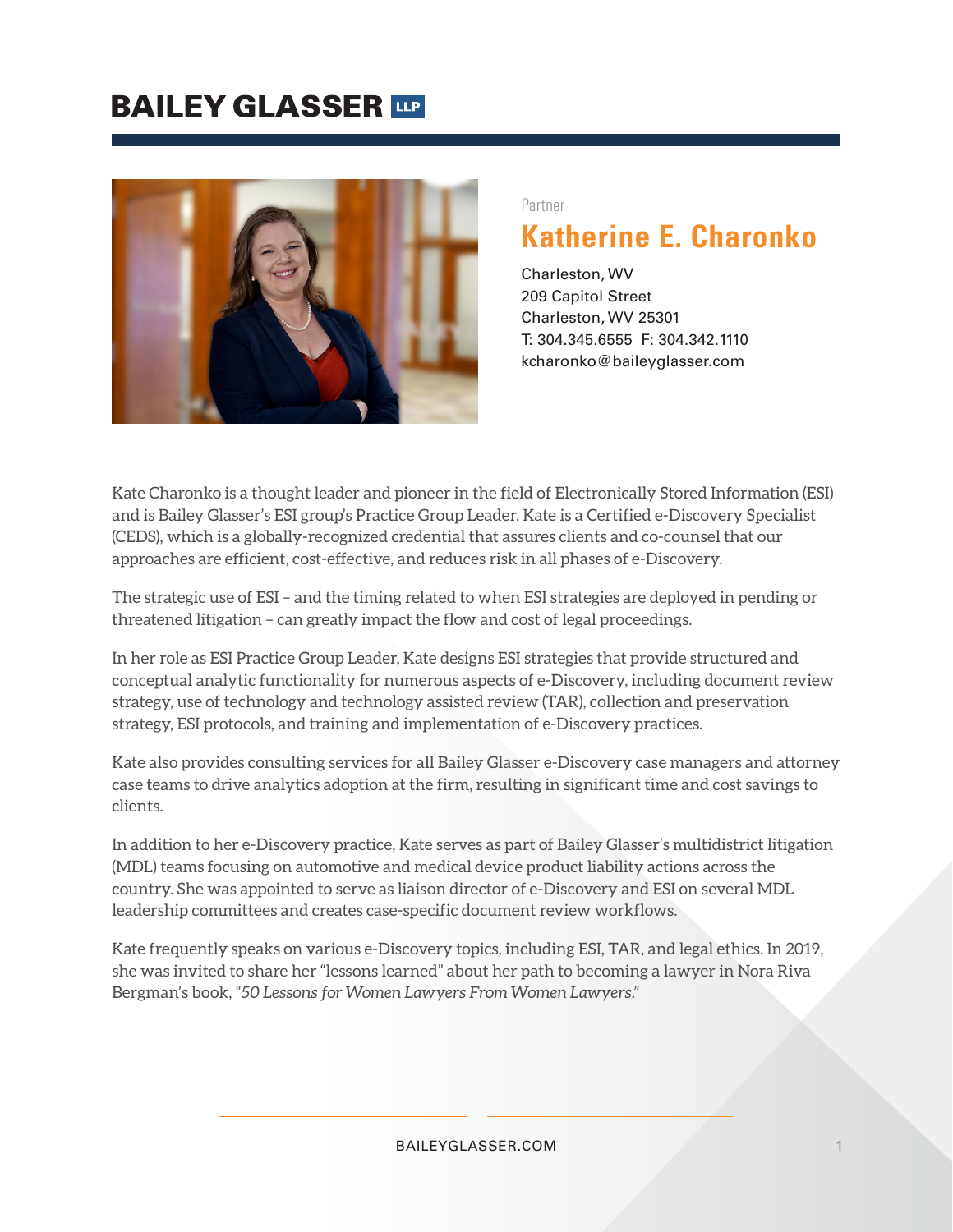# **BAILEY GLASSER THE**

KATHERINE E. CHARONKO

### **Awards & Accolades**

Certified E-Discovery Specialist (CEDS) *Best Lawyers,* Spring 2021, Women in the Law

### **Government Service / Previous Employment**

Extern, Hon. Irene M. Keeley, US District Court for the Northern District of West Virginia (2011)

### **Practice Areas**

Automotive Catastrophic Personal Injury Defective Firearms Electronically Stored Information (ESI) Life Sciences MDL Panels Medical Device & Drugs Product Liability

### **Education**

J.D., West Virginia University College of Law, 2011, Order of the Barrister, Winner 2011 Marilyn E. Lugar Trial Competition B.F.A., West Virginia University, 2007, *summa cum laude*, Outstanding Senior Award

### **Admissions**

West Virginia District of Columbia US District Court, Northern District of West Virginia US District Court, Southern District of West Virginia US District Court, Northern District of Illinois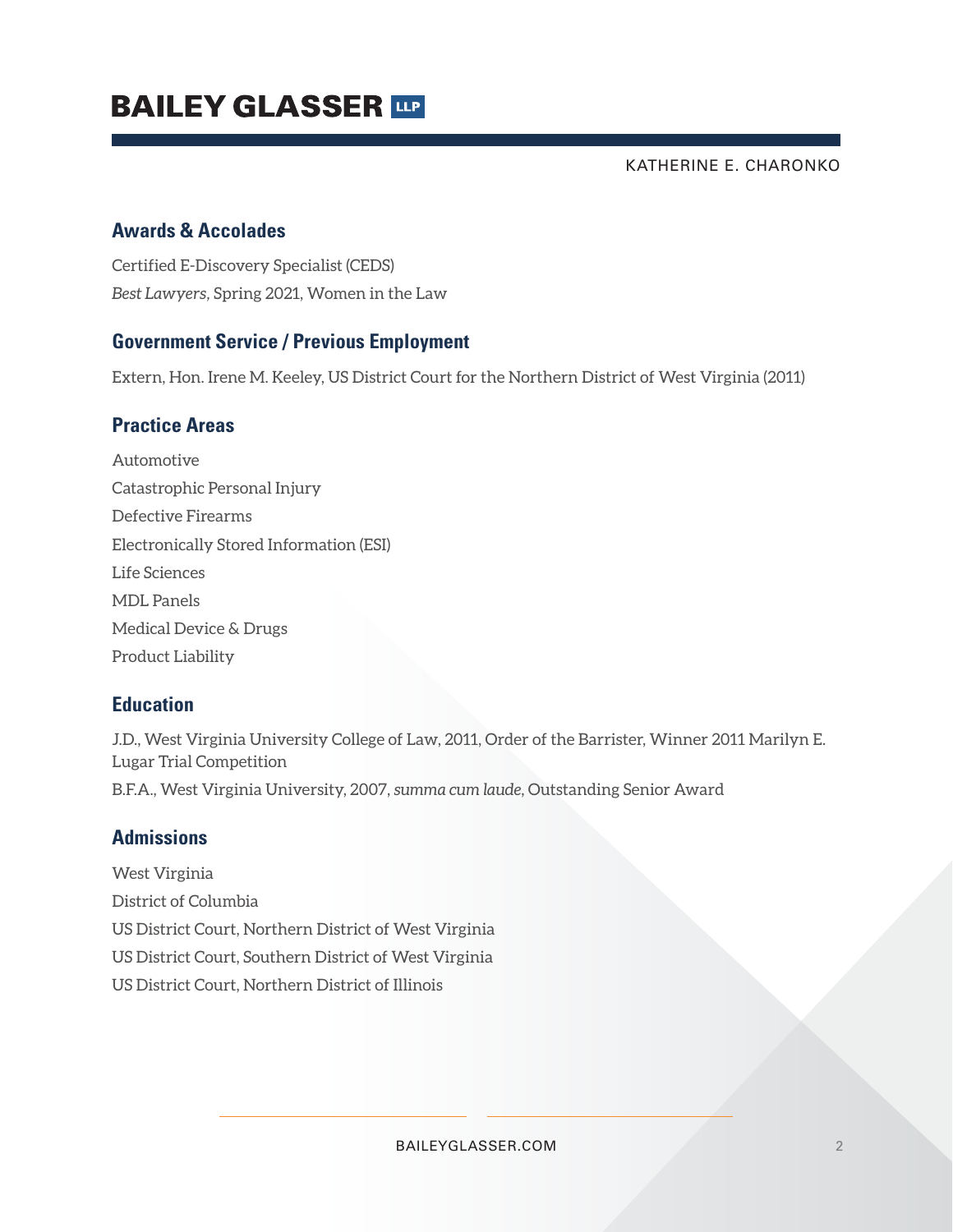KATHERINE E. CHARONKO

### **Case Studies**

Drum Major Institute

### **Representative Matters**

- Appointed to serve on the leadership team for the Discovery & ESI Subcommittee in a multidistrict class-action litigation in the defective 3M combat arms earplugs case
- Serving as liaison director of e-Discovery to several MDL leadership committees in various cases focusing on medical device product liability claims surrounding manufactured hernia mesh products, including working with the plaintiffs' executive committee in Atrium Medical Corp. C-Qur Mesh Products Liability Litigation (MDL No. 2753)
- Kate was appointed by the Plaintiffs' Steering Committee to be the Liaison Director for e-Discovery for *In re Davol/C.R. Bard Hernia Mesh;* this litigation is coordinated in Rhode Island state court and targets Bard's Composix® Kugel® mesh patches, and raise safety concerns about the company's other hernia repair products, including Composix, Composix E/X, Ventrio, Ventrio ST, Ventralex, Ventralex ST, 3D Max, Perfix Plug, Marlex, and Bard Mesh
- Serves as a member of the bellwether trial team for the Atrium Medical Corp. C-Qur Mesh Products and *In re Davol/C.R. Bard Hernia Mesh*
- Participating as a member of Bailey Glasser's plaintiff steering committee team on the Volkswagen Diesel Emissions MDL in the Northern District of California, the largest automotive class action in history, with settlements predicted to exceed \$10 billion
- Serving as part of the team working with the plaintiffs' lead counsel committee for the economic loss cases in the Toyota sudden acceleration MDL in the Middle District of California, which settled for \$1.6 billion and handled more than a dozen related death and serious injury cases

### **News & Insights**

J&J/LTL "Texas Two-Step" Asbestos Bankruptcy Litigation

18 Bailey Glasser Lawyers Named To *The Best Lawyers in America* 2022 Guide 08.23.2021

Bailey Glasser Lawyers Recognized Best Lawyers in Spring 2021 Edition of Women in the Law 06.25.2021

Katherine Charonko Speaking at Mass Torts Made Perfect Virtual Conference 04.13.2021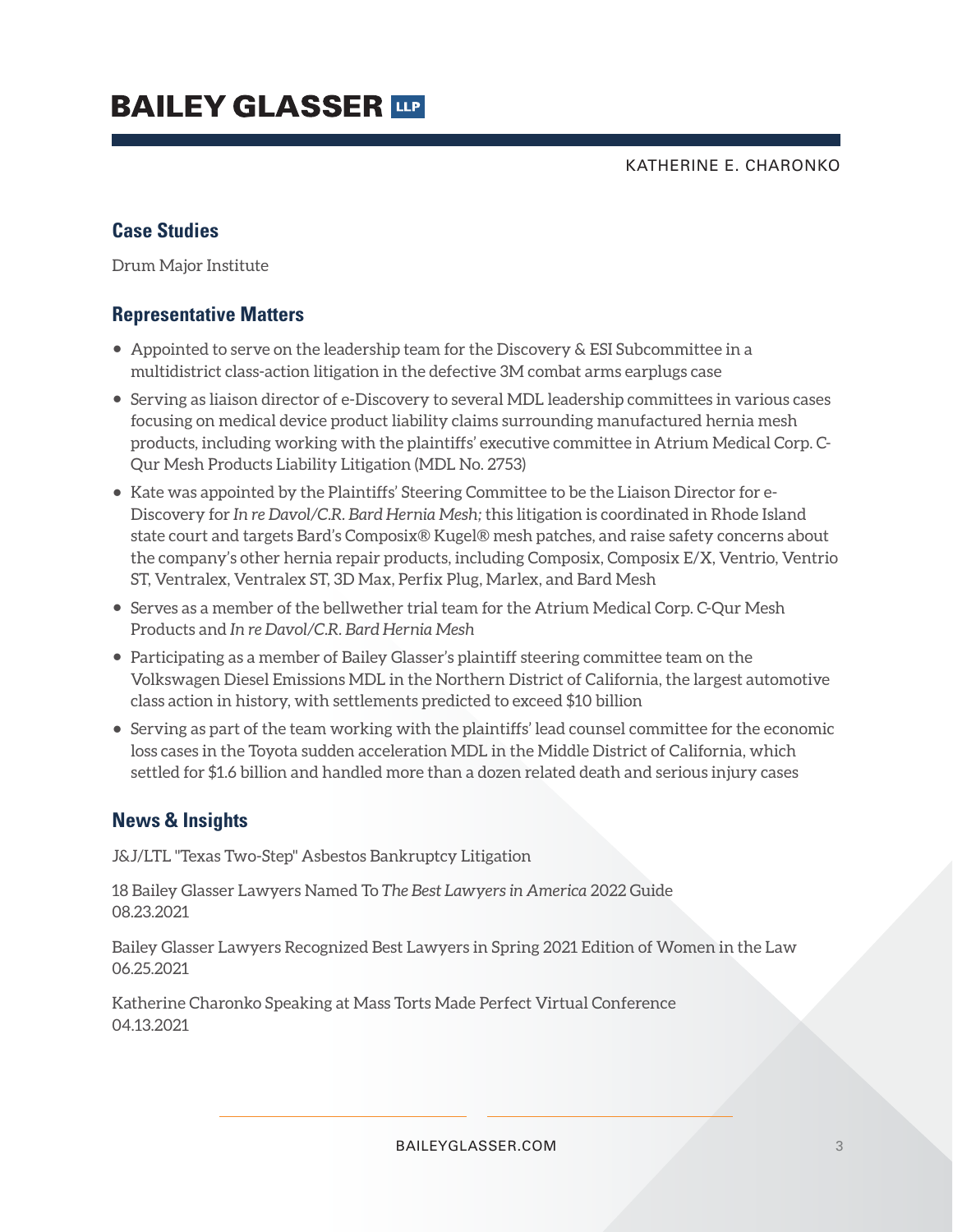KATHERINE E. CHARONKO

Katherine Charonko Achieves Certified E-Discovery Specialist Designation 02.03.2021

Katherine Charonko Speaking at Virtual Civil Justice Event 11.20.2020

WV Attorney General Patrick Morrisey and Governor Jim Justice Announce \$101.3M Settlement in Paving Antitrust Case 10.30.2020

Bailey Glasser Lawyers Named to 2021 Best Lawyers 08.20.2020

Strong Litigation Strategy Requires Updated Policies for Remote Workers 04.06.2020

Katherine Charonko Helps Design of Innovative Case Management Tool 02.07.2020

Katherine Charonko Speaking at HarrisMartin's MDL Conference 01.29.2020

Katherine Charonko Presenting at AAJ Webinar 01.16.2020

Katherine Charonko Published in 50 Lessons for Women Lawyers - From Women Lawyers 12.06.2019

Bailey Glasser Attorneys Katherine Charonko and Jonathan Boggs Recent Speaking Engagement 08.02.2019

Bailey Glasser Attorney Appointed To MDL Leadership Position in 3M Litigation 07.05.2019

Bailey Glasser Announces Three New Partners 01.07.2019

Kate Charonko Presenting at West Virginia University CLE Seminar 08.17.2017

#### **Selected Publications**

- "Revisiting Proportionality Under Rule 26(b)(1)," *Bloomberg Law*, November 17, 2021
- Contributor, *"50 Lessons for Women Lawyers From Women Lawyers,"* by Nora Riva Bergman